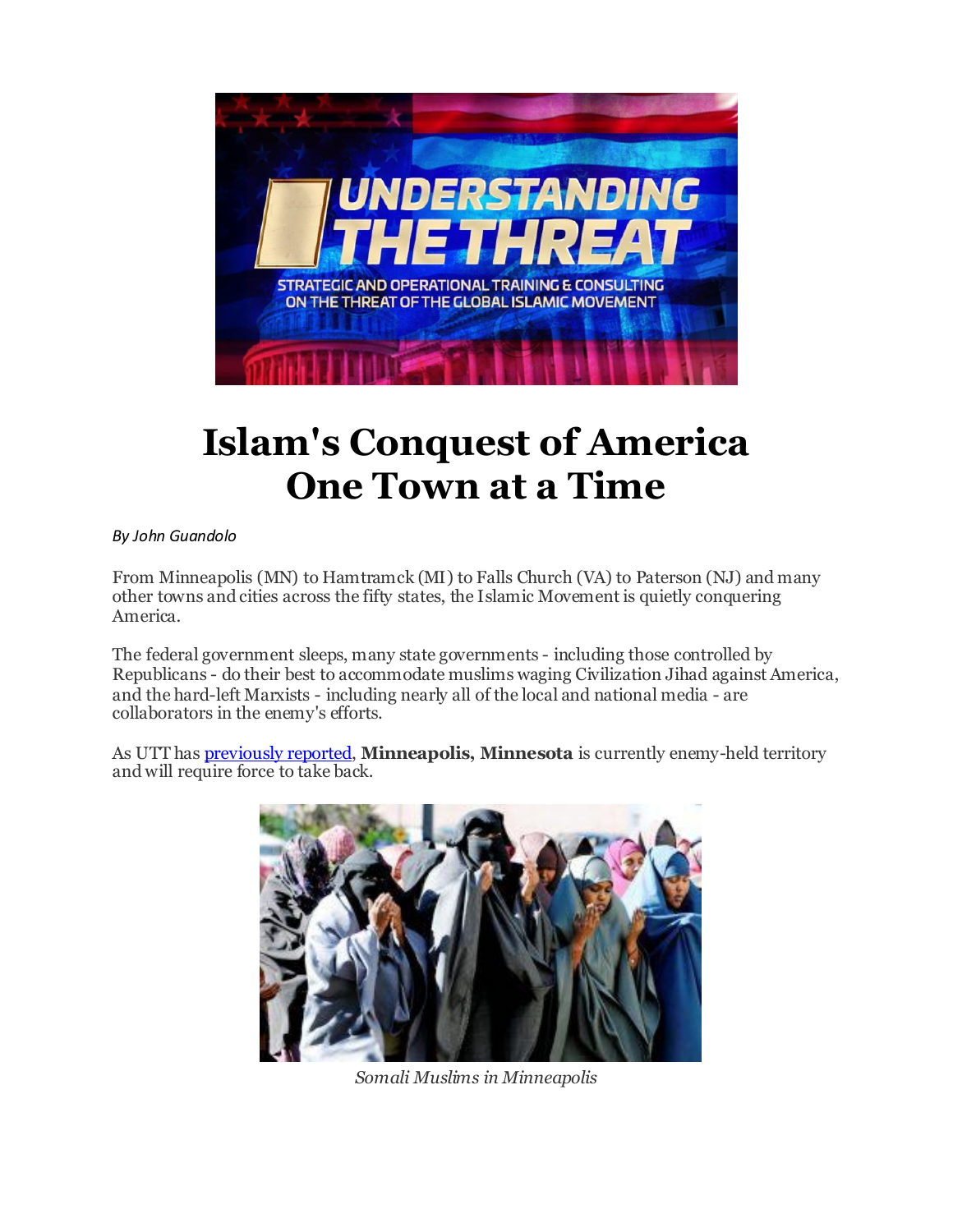**Hamtramck, Michigan** is a small suburb of Detroitistan, and is the first town in America to have a majority muslim city council. This formerly Polish-Catholic town has been overrun by sharia-adherent muslims who have already achieved accommodations for sharia in the community.

**Falls Church, Virginia** is home to the Muslim Brotherhood/Hamas' Dar al Hijra Islamic Center. The Muslim Brotherhood leader of Dar al Hijra, Sheikh Shaker Elsayed (former President of the MB's Muslim American Society), recently gave a [lecture promoting female genital mutilation](http://r20.rs6.net/tn.jsp?f=001P0LGDuAjUQ9KQ9rasBvlSKl9EMx8heUwzG14A2ElvfQDbEPIkDt_pcIw87MxKaqueRZyWumPgLm7GO84D6b7uXboYJWhKs3ESwNhojTy2l-fxmZk59ybxsla7ZD9Ztqz5xkwTRx0oJKnJ7k_V6r_6NS0Vcz_JvbCutAhOcc507B9olrsRf6k_5jskSiSirYxv1gUdIi3adFajwSgFpyXxZrIjeR2Oal0Lj1ij3-h5WX-EvFKhh5eToO0VpVMetOuDW6eB0_AXX2EP8GCDq-hCpmPmw5kuyHRWaBw9JZr0YzkJ_2lSZjMHh2s_xNP-Lu_&c=Wppr60e3Wc0-Y7qKwMIS7eJoTUCeciVobMGJAgTz87gsqJynXAOF_w==&ch=qcMKP0DDmdCf7xQ_tSV2EDtPQ9WislPeYOteVLycc8mbaT3O05KCpQ==). Dar al Hijra is a jihadi factory whose property is owned by the MB's bank NAIT (North American Islamic Trust).

Al Qaeda's Anwar al Awlaki was the Imam of the Dar al Hijra beginning in January 2001 and serving for over a year there.

The community around Dar al Hijra has been taken over by sharia-adherent muslims. Law enforcement calls the two twin apartment buildings in the area "Taliban Towers," and the number of jihadis in this area of Northem Virginia, only minutes from the nation's capital, is significant.

Historically, **Paterson, New Jersey** has been a melting pot of Irish, Germans, Dutch, Italians, Eastern Europeans and others. Christians and Jews made a home in this town approximately 20 miles outside of New York City.

Now, estimates put the number of muslims in Paterson at over 30% of the total population. This number - possibly over 40,000 - makes Paterson, New Jersey the town with the one of the highest concentrations of muslims in the United States. Many Turks and Syrians are a part of the muslim community, but the majority are Palestinians/Hamas. Many citizens are concerned for their safety and security.



*Muslims on the streets of New York City near Trump Tower on June 1, 2017*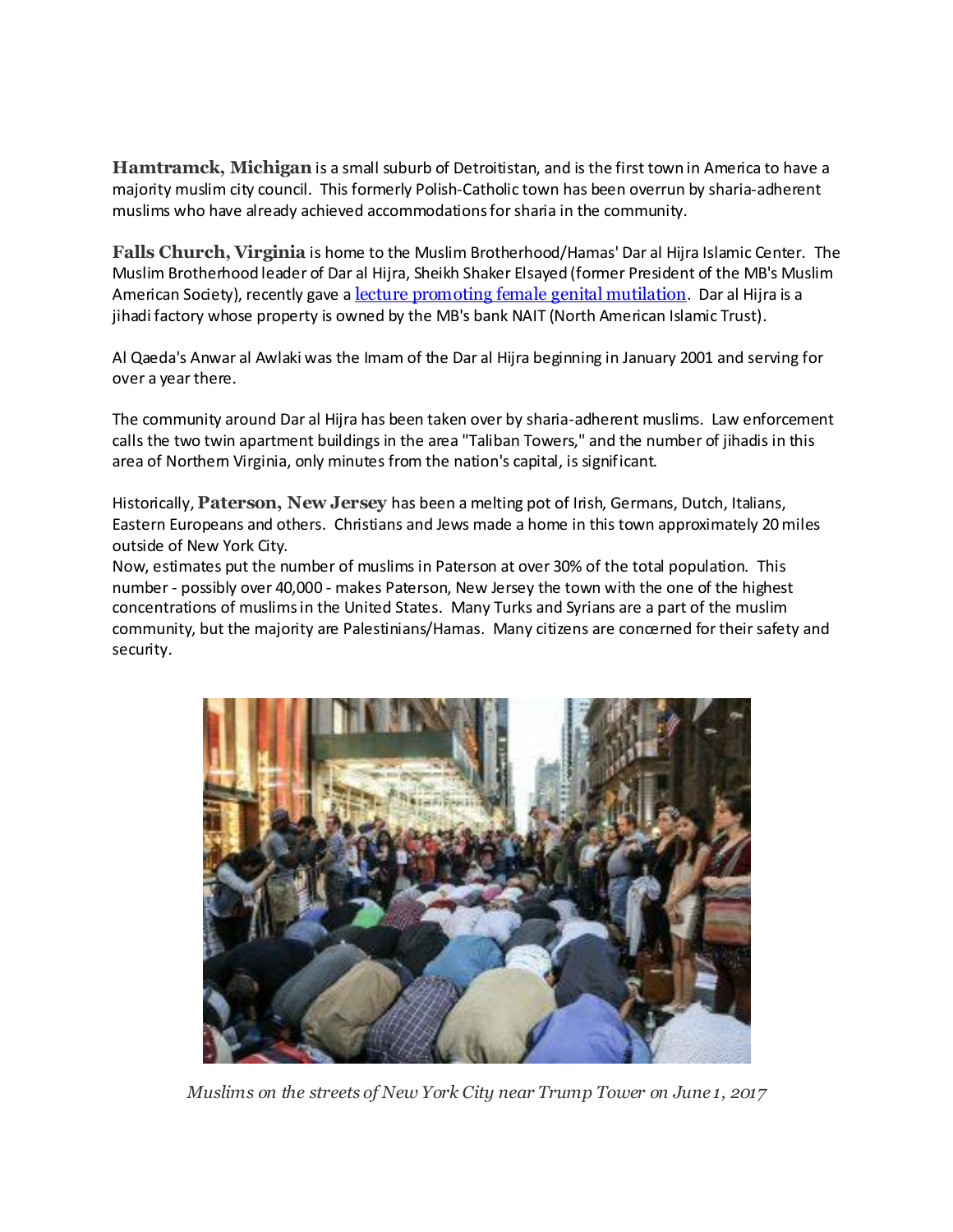What do these four communities - Paterson, Falls Church, Minneapolis, and Hamtramck - have in common?

- 1. Muslims concentrated their efforts in these communities, built up their numbers, and then asked for accommodations. Once their numbers were significant enough, they made DEMANDS of local officials to accommodate sharia.
- 2. Islamic leaders (read: Muslim Brotherhood et al) purchased numerous plots of land in these communities - often with funds from Saudi Arabia - and began building of Mosques/Islamic Centers, Islamic schools, etc.
- 3. Once the mosques were built, land immediately around the mosque was purchased for muslims and, over time, muslims began occupying the land around the mosque up to a radius of approximately 3 miles.
- 4. Islamic organizations (read: Muslim Brotherhood) began outreaching to local Christian and Jewish leaders, as well as law enforcement and elected officials with positive results. The majority of Pastors and Rabbis stood/stand with jihadis ("terrorists") and publicly defend them because the Muslim Brotherhood's "Interfaith Outreach" efforts work; many elected officials believe they "have to" meet with jihadi leaders to show how "progressive and open minded" they are; and law enforcement remains unaware of the grave threat growing like a cancer in their communities.
- 5. Collaborators in the media wrote/write glowing stories about how wonderful the muslims are and defend them right up to and, in some cases, after they kill Americans (eg New York Times [defending Anwar al Awlaki](http://r20.rs6.net/tn.jsp?f=001P0LGDuAjUQ9KQ9rasBvlSKl9EMx8heUwzG14A2ElvfQDbEPIkDt_pcIw87MxKaquKAsOBpCzh5218KWxdLQWA38e2TZdJd3U-pwxraZu9THyPtnHRqcnQ3ok5Ub4dyMjv7oMtHRh81iyuMfJtCPpA4NSRKmhnU2R_I5y3jSnwB7zNfnZiAivUYik9pMZcN_gxXA_LN2ZCss5hPckveeRii2AH6BRV2ByTVVqpUDu-GmCAhcYNiEMVpb6wDBs31hG&c=Wppr60e3Wc0-Y7qKwMIS7eJoTUCeciVobMGJAgTz87gsqJynXAOF_w==&ch=qcMKP0DDmdCf7xQ_tSV2EDtPQ9WislPeYOteVLycc8mbaT3O05KCpQ==) after the U.S. government killed him because he was the Al Qaeda leader in Yemen).
- 6. Elected officials defend and even promote the jihadis. Example: Mayor Jones in Paterson, NJ raised the Palestinian flag over the City Hall and declared "Palestinian-American Day."

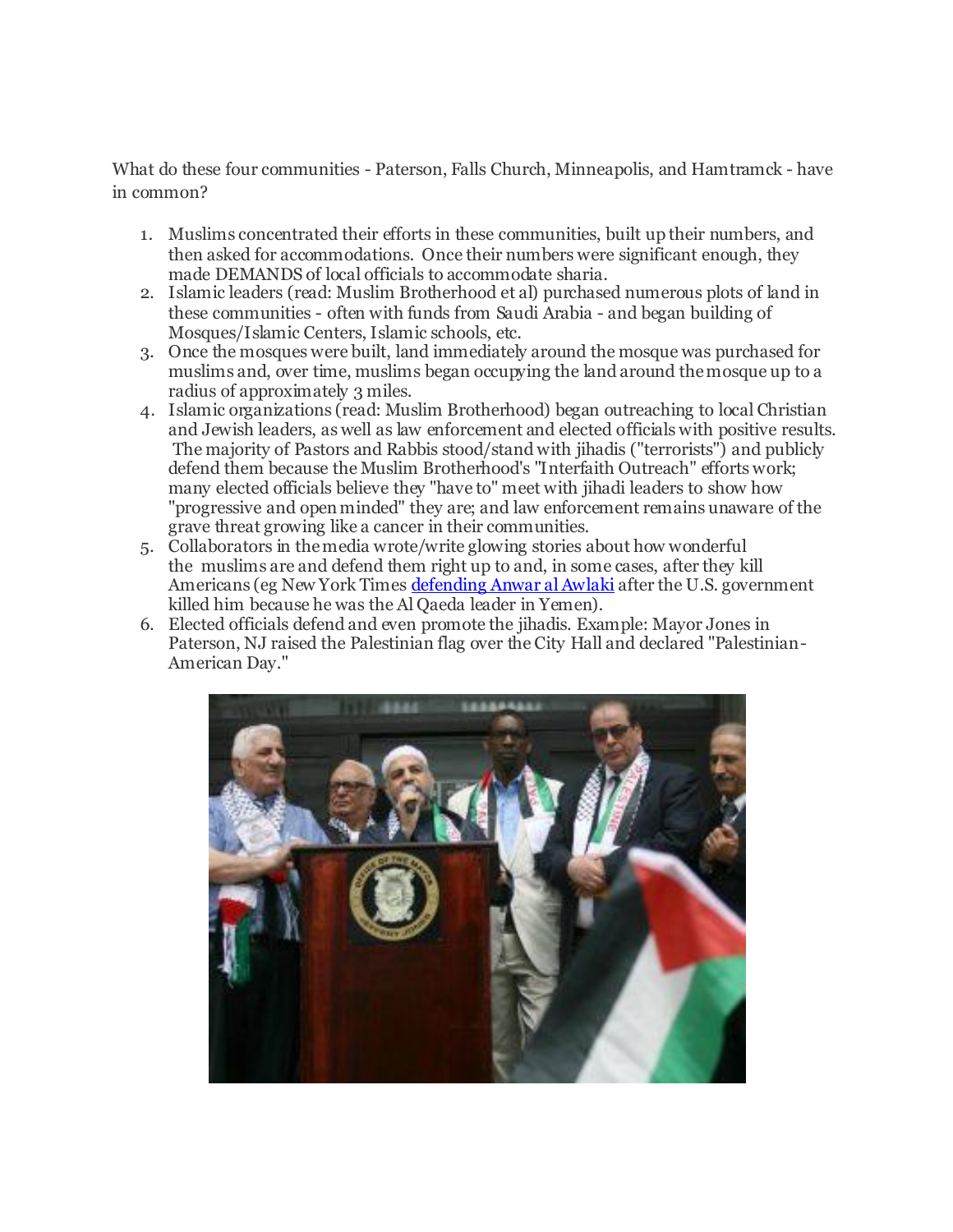

*Al Qaeda jihadi Anwar al Awlaki (R) and citizen Patricia Morris (L) who organized a "vigil" at the MB/Hamas Dar al Hijra Islamic Center after the 9/11/01 attacks on the United States*

Cities which stand up against this onslaught, at least under the previous administration, find themselves fighting a lawsuit from the Department of Justice and U.S. Muslim Brotherhood groups. In Bernard Township, NJ the town council said no to Islamic leaders' request to build an Islamic center/mosque for a number of reasons. The DoJ and the Muslim Brotherhood's Islamic Center of Basking Ridge sued and forced the city to allow the mosque be built.

As each day goes by the problem gets worse and the enemy digs in and enhances their fighting positions in the United States.

UTT encourages all Americans to pay attention to what is going on around them in their community. The enemy is inside the wall. A muslim representing an Islamic organization has a 99.9% probability of being a jihadi because all of the prominent Islamic organizations in the United States are jihadi/hostile as a matter of fact. Islamic leaders may give a friendly appearance, but they want what ISIS an Al Qaeda want - an Islamic state under sharia.

What are you doing to prevent your town from surrendering to the jihadis in your community? Are you holding your leaders accountable? Are you boldly speaking truth? Do you understand the threat?

Sheriffs and Pastors are the most important people in this war. We will attain victory when sheriff's and their deputies understand the threat and aggressively go after it. Law Enforcement can only do this if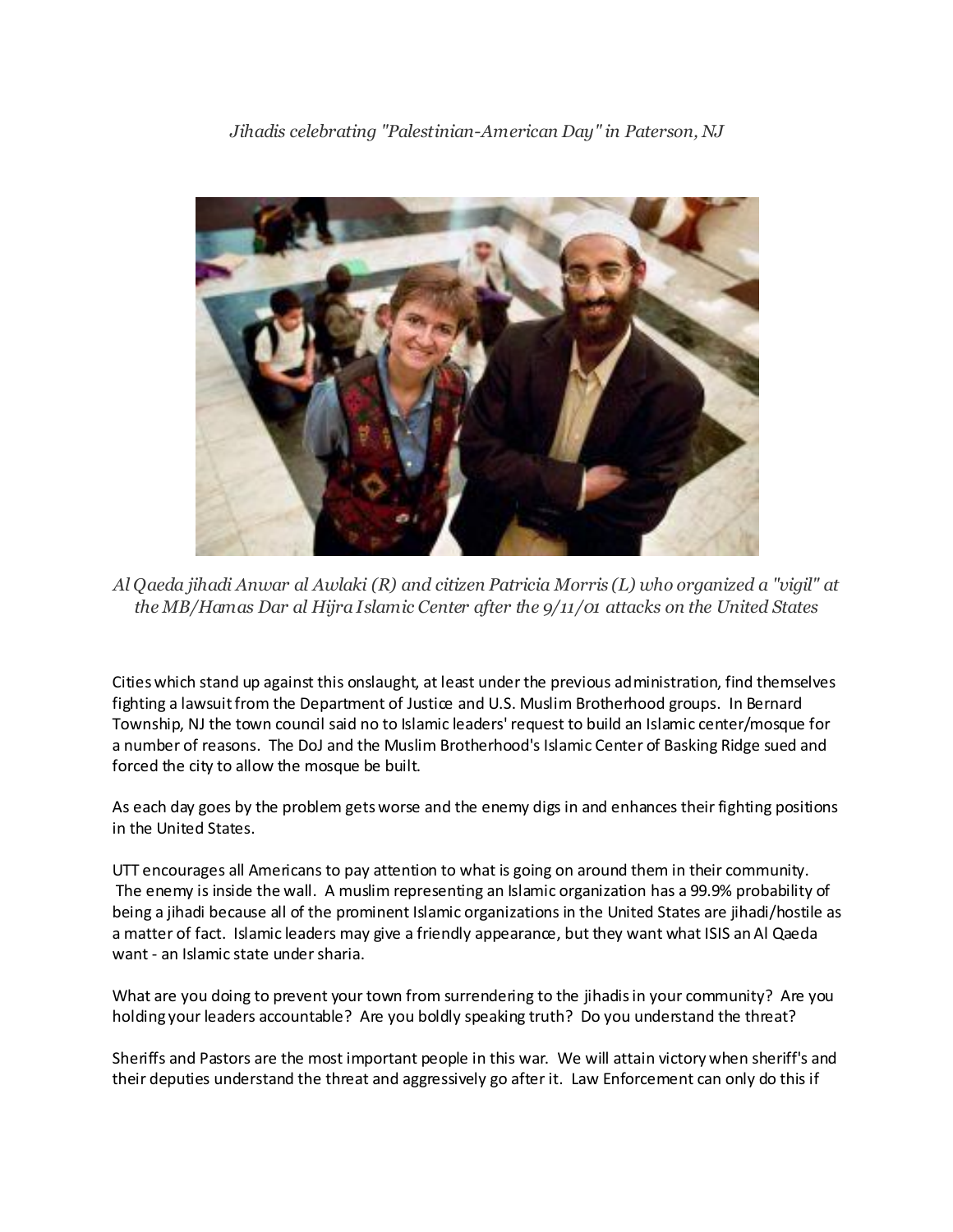the citizens also understand the threat. Pastors are the key to ensuring that happens, so they must speak truth in love to open the eyes of the American people.

## **What Can You Do?**

#### **1. Help bring UTT Law Enforcement training to your town**

The President of the National Sheriff's Association encourages all law enforcement leaders to host UTT's 3-day training program. Share his letter with your local police chief and sheriff and encourage them to contact us via our website. The letter can be found [HERE.](http://r20.rs6.net/tn.jsp?f=001P0LGDuAjUQ9KQ9rasBvlSKl9EMx8heUwzG14A2ElvfQDbEPIkDt_pcIw87MxKaquxDiaQjRRaRY5xaD4dmW8HVcxkcsIW1GF3kf87Qj4EU2JjFAl1t6ronfHX2ncJq4W2O9TwLyRab3e-mK2bSCPq0Tkay-ieIFsFdy_ZkSZkGyiTD9wDaLsxRvzOaAcyX-1dsH0tqoEwhvJ6d3rVPq1pfnqMhWXfq1rtmfaejx4_1J8Y4rrO6t1y4Qe1mdyKXFHZSZBwdVhwRo=&c=Wppr60e3Wc0-Y7qKwMIS7eJoTUCeciVobMGJAgTz87gsqJynXAOF_w==&ch=qcMKP0DDmdCf7xQ_tSV2EDtPQ9WislPeYOteVLycc8mbaT3O05KCpQ==) Also share with them a letter written by senior U.S. government officials supporting UTT and its work. That letter can be found [HERE.](http://r20.rs6.net/tn.jsp?f=001P0LGDuAjUQ9KQ9rasBvlSKl9EMx8heUwzG14A2ElvfQDbEPIkDt_pcIw87MxKaqugdMtBJlSgwWmncFFhYxI-U5CSrTosP6on-INOLTcarBqRr_tsihQRj7wj65wUtPVsuobBdL_sAtqGp57y4TV7RSZ7mNR1mEigaRY-OxKYdnCIPLs5CZLHARPwggwx6sueyIUQ-BXhEpBTm7Z_v1TKYmNEsrp8N_Pei4Ex4BrFCMzeQW2bOLz1jK21xipkJeD6xaEMIpHo1-6zBgI7rgSXQ==&c=Wppr60e3Wc0-Y7qKwMIS7eJoTUCeciVobMGJAgTz87gsqJynXAOF_w==&ch=qcMKP0DDmdCf7xQ_tSV2EDtPQ9WislPeYOteVLycc8mbaT3O05KCpQ==)

#### **2. Bring UTT into your church to educate and train your congregation and leadership**

UTT will come to any church in the U.S. and Canada if the church covers all expenses and simply takes up an offering for the team upon completion of the training. Contact us through our website for more information.

#### **3. Educate Yourself**

UTT has a number of resources on its website and is currently putting together basic and advanced training packages which will be available shortly for more in-depth training online. However, in addition to our citizen programs, we also have our Train the Trainer program for those who want to go deep in their understanding of the threat and be able to teach others while defending the information from common rebukes. Please contact us for more information.

#### **4. Be Unafraid**

Remember that we are Americans. We have the greatest liberty, greatest prosperity, and greatest open arms of any nation in the history of the world. America is the most generous nation on the planet. We will not tolerate slavery, murder, and injustice. There is good and there is evil. America is a good nation and its people are great. Some want to take advantage of our kindness and mistake our softheartedness with weakness. That is their mistake. We stand for liberty and our cause is just. We do not have anything for which we should be afraid. Stand firm.

#### **5. Support UTT**

If you are able to support UTT financially, please do so through our [Americans for America](http://r20.rs6.net/tn.jsp?f=001P0LGDuAjUQ9KQ9rasBvlSKl9EMx8heUwzG14A2ElvfQDbEPIkDt_pXLsdfNUjzTGgKtpmDvlnT77erNjWdccaTbsQLVDQ9mJzyBzuGQs4C17pbhvp-4Nr804n1EAsW0Qz_asAUVr9tKo1AZvfEodjD_u6WI8cI5upj6_-vCG5_L2PxLwiG_hylfx4YqIu5ic41XZOsnKsq8OXpHIaqwB9g==&c=Wppr60e3Wc0-Y7qKwMIS7eJoTUCeciVobMGJAgTz87gsqJynXAOF_w==&ch=qcMKP0DDmdCf7xQ_tSV2EDtPQ9WislPeYOteVLycc8mbaT3O05KCpQ==)  [campaign.](http://r20.rs6.net/tn.jsp?f=001P0LGDuAjUQ9KQ9rasBvlSKl9EMx8heUwzG14A2ElvfQDbEPIkDt_pXLsdfNUjzTGgKtpmDvlnT77erNjWdccaTbsQLVDQ9mJzyBzuGQs4C17pbhvp-4Nr804n1EAsW0Qz_asAUVr9tKo1AZvfEodjD_u6WI8cI5upj6_-vCG5_L2PxLwiG_hylfx4YqIu5ic41XZOsnKsq8OXpHIaqwB9g==&c=Wppr60e3Wc0-Y7qKwMIS7eJoTUCeciVobMGJAgTz87gsqJynXAOF_w==&ch=qcMKP0DDmdCf7xQ_tSV2EDtPQ9WislPeYOteVLycc8mbaT3O05KCpQ==) If you cannot, please encourage others to go to UnderstandingtheThreat.com and sign up for our newsletter.